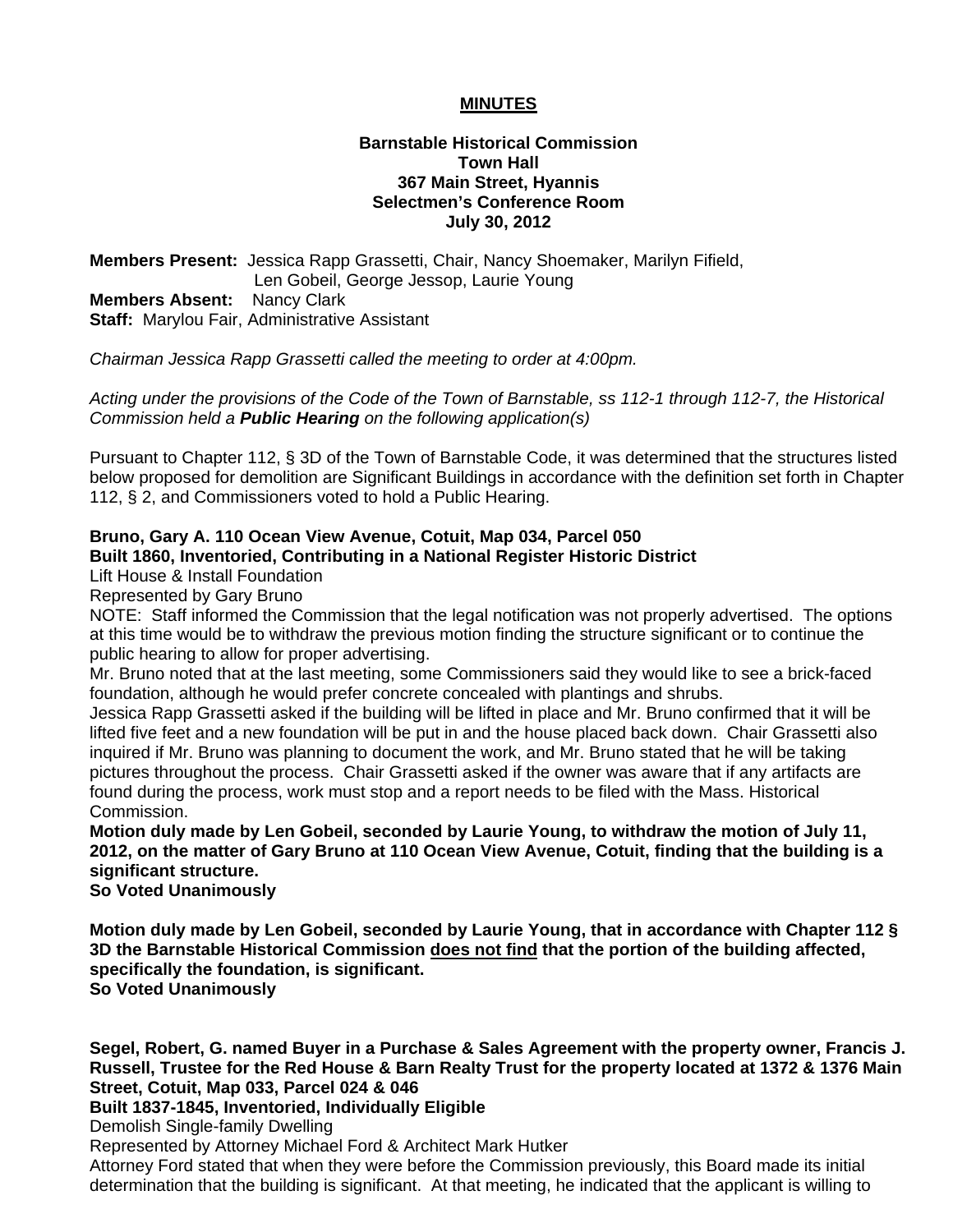work with the Commission and have asked their architect, Mark Hutker for alternatives. Attorney Ford also wanted to note for the record that there was an on-site visit Friday, July 27, 2012, to view the property. Mark Hutker reviewed the site map and noted that the house currently sits in the middle of the lot. They worked with the owners and Craig Ashworth of A. B. Norris & Co. to see how they could work the property and preserve the structure. The house appears to have been added onto five times. The proposal is to keep the main portion of the house along with the porch on each side and restore. Bob Hayden was contacted and worked with Craig Ashworth to see where and how the house could be lifted and moved to a a new foundation closer to the road where it would be more visible.

Attorney Ford also noted that the application should also include the demolition of small shed with a metal roof that they believe may be from a kit purchased at Sears.

George Jessop asked if there was any consideration to maintaining the porch to the north so that the structure would be symmetrical. Mark Hutker stated that they did discuss that and the concern was the amount of space it would take up at the new location. The porches will be difficult to move and those that are being considered to remain will need to be reconstructed.

Nancy Shoemaker wished to know if the support columns on the porches would also be reconstructed. Attorney Ford stated that he would look into this, but did not want to represent that they would until he has consulted his clients.

Chair Grassetti open the Meeting to Public Comment and noted that she received an e-mail from the current owners in support of the application to relocate the house and restore the original structure.

Claudia Mullaly asked what years the additions were built that are being proposed for demolition. Attorney Ford stated that there have been many additions over the years, with the most recent in 1950. Ms. Mullaly added that she believes it would be a good idea to find out as it has a very old dining room. "Bonnie Haven" as the house is also known, and other houses in the neighborhood take you back in time and this is a nice solution to try and save at least a portion of the house.

Jim Gould, Historical Society of Santuit & Cotuit, spoke next and asked the status of the barn. Attorney Ford stated that there are no changes proposed for the barn at this time. Jim Gould pointed out that the building should stay on its original foundation for possible National Register eligibility, although he appreciated the generous offer to move it, even if its historical significance is compromised.

Joyce Ginouves, Historical Society of Santuit & Cotuit, commended the potential buyers on the proposal; however, you do need to look at the historic nature of "Bonnie Haven". Every time you loose one of these houses, you loose a piece of Cotuit history.

Margaret Ryder Komblum stated that she is an owner of a home built in 1898 and understands the problems and ongoing projects. If you look throughout Cotuit, many houses have maintained the integrity of the character of the house. You can see the future generations in the additions that have been made. Seth Nickerson was also a very historic person in the community.

Rick Komblum wished to note that the house is significant for two reasons. Seth Nickerson and Lucy Morse, founder of the Cotuit Library. Even if you can not date the additions, he believes they may still have significance and hopes that the additions can be dated before it is demolished. He also wishes to know if the structure is moved to another location on the site, can they get some consideration as to maintenance.

Jessica Rapp Grassetti commented that additions to homes can be just as significant as they do tell the history of the generations. Seth Nickerson originally built it for his family to seek refuge from a poor section of town which kept flooding. They moved to this house on "high ground" to be away from hurricanes and flooding. In the book "The Cut of her Jib" the siting of this house was significant for the Captains returning from sea to view their house as they entered the harbor. She commends the potential owners for their proposal, but has a problem with demolition of any portion of the house and has seen where houses get moved, the character of the structure changes.